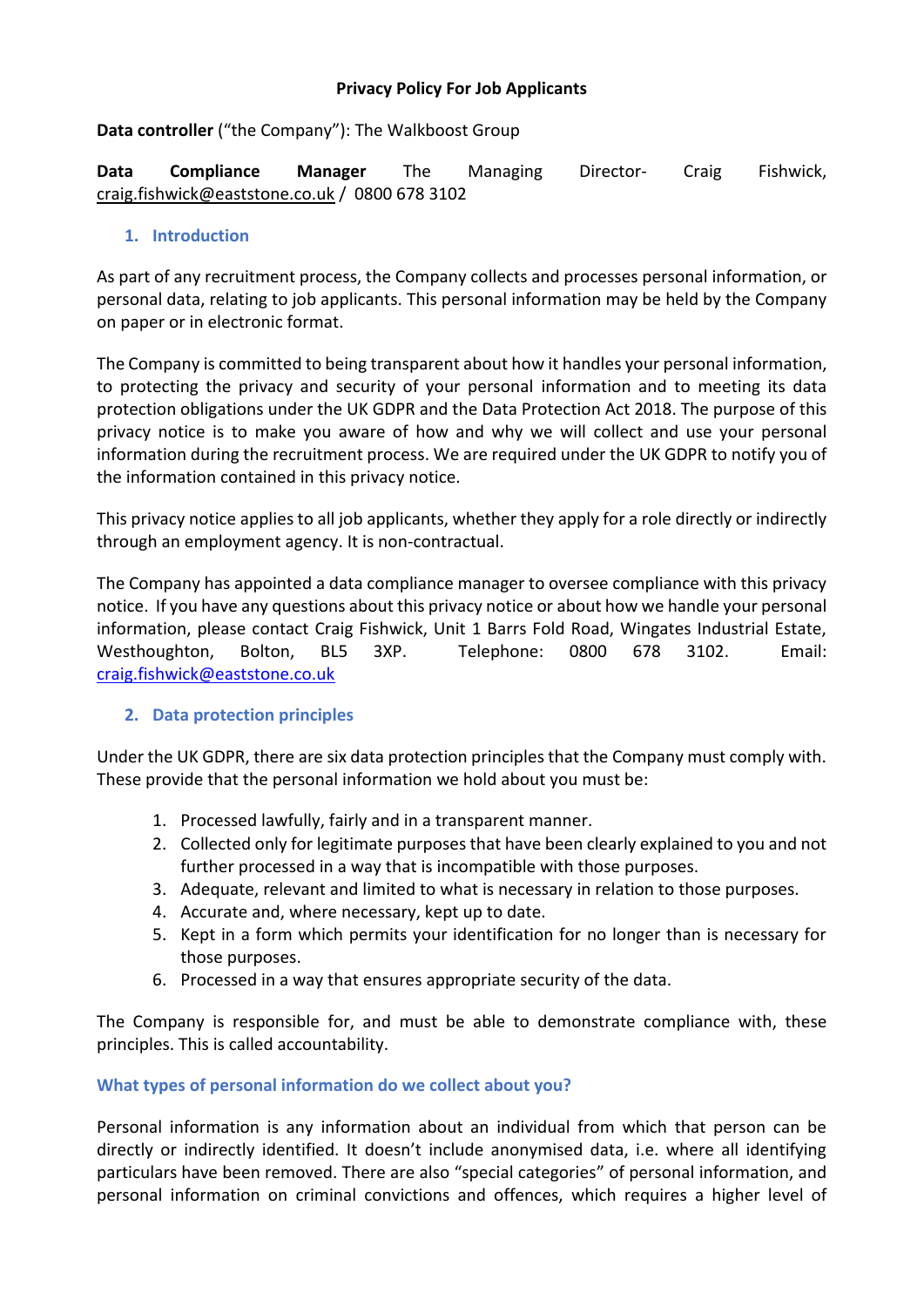protection because it is of a more sensitive nature. The special categories of personal information comprise information about an individual's racial or ethnic origin, political opinions, religious or philosophical beliefs, trade union membership, health, sex life or sexual orientation and genetic and biometric data.

The Company collects, uses and processes a range of personal information about you during the recruitment process. This can include (as applicable):

- your contact details, including your name, address, telephone number and personal email address (1)
- personal information included in a CV, any application form, cover letter or interview notes (1)
- $\blacksquare$  references (3)
- **EXT** information about your right to work in the UK and copies of proof of right to work documentation (2)
- copies of qualification certificates (3)
- copy of driving licence (2)
- other background check documentation (1)
- skills, qualifications, experience, and work history with previous employers (3)
- **EXT** information about your current salary level, including benefits and pension entitlements (3)
- your professional memberships (3)

The Company may also collect, use and process the following special categories of your personal information during the recruitment process (as applicable):

- whether or not you have a disability for which the Company needs to make reasonable adjustments during the recruitment process (2)
- $\blacksquare$  information about criminal convictions and offences. (3)

# **How do we collect your personal information?**

The Company collects personal information about you during the recruitment process either directly from you or sometimes from a third party such as an employment agency. We may also collect personal information from other external third parties, such as references from current and former employers, information from background check providers, information from credit reference agencies and criminal record checks from the Disclosure and Barring Service (DBS). Other than employment agencies, the Company will only seek personal information from third parties during the recruitment process once an offer of employment or engagement has been made to you and we will inform you that we are doing so.

You are under no statutory or contractual obligation to provide personal information to the Company during the recruitment process.

Your personal information may be stored in different places, including on your application record, in the Company's HR management system and in other IT systems, such as the e-mail system.

## **Why and how do we use your personal information?**

We will only use your personal information when the law allows us to. These are known as the legal bases for processing. We will use your personal information in one or more of the following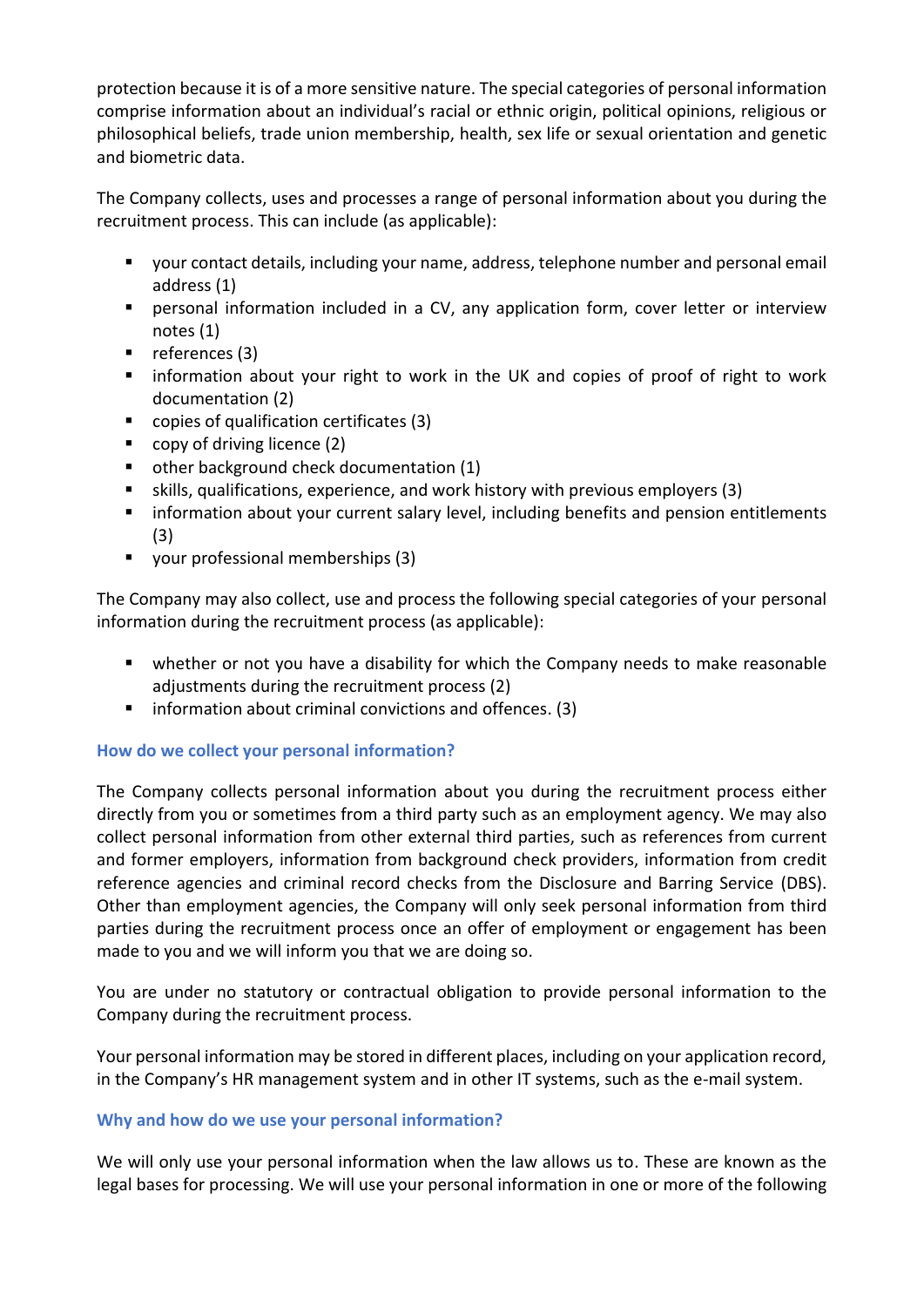circumstances:

- where we need to do so to take steps at your request prior to entering into a contract with you, or to enter into a contract with you *(1)*
- where we need to comply with a legal obligation  $(2)$
- where it is necessary for our legitimate interests (or those of a third party), and your interests or your fundamental rights and freedoms do not override our interests *(3)*.

We need all the types of personal information listed under *"What types of personal information do we collect about you?"* primarily to enable us to take steps at your request to enter into a contract with you, or to enter into a contract with you *(1)*, and to enable us to comply with our legal obligations *(2)*. In some cases, we may also use your personal information where it is necessary to pursue our legitimate interests (or those of a third party), provided that your interests or your fundamental rights and freedoms do not override our interests *(3)*. Our legitimate interests include: pursuing our business by employing employees, workers and contractors; managing the recruitment process; conducting due diligence on prospective staff and performing effective internal administration. We have indicated, by using *(1), (2)* or *(3)* next to each type of personal information listed above, what lawful basis we are relying on to process that particular type of personal information.

The purposes for which we are processing, or will process, your personal information are to:

- manage the recruitment process and assess your suitability for employment or engagement
- decide to whom to offer a job
- comply with statutory and/or regulatory requirements and obligations, e.g. checking your right to work in the UK
- comply with the duty to make reasonable adjustments for disabled job applicants and with other disability discrimination obligations
- ensure compliance with your statutory rights
- ensure effective HR, personnel management and business administration
- monitor equal opportunities
- enable us to establish, exercise or defend possible legal claims

Please note that we may process your personal information without your consent, in compliance with these rules, where this is required or permitted by law.

#### **What if you fail to provide personal information?**

If you fail to provide certain personal information when requested, we may not be able to process your job application properly or at all, we may not be able to enter into a contract with you, or we may be prevented from complying with our legal obligations. You may also be unable to exercise your statutory rights.

#### **Why and how do we use your sensitive personal information?**

We will only collect and use your sensitive personal information, which includes special categories of personal information and information about criminal convictions and offences, when the law additionally allows us to.

Some special categories of personal information, i.e. information about your health, and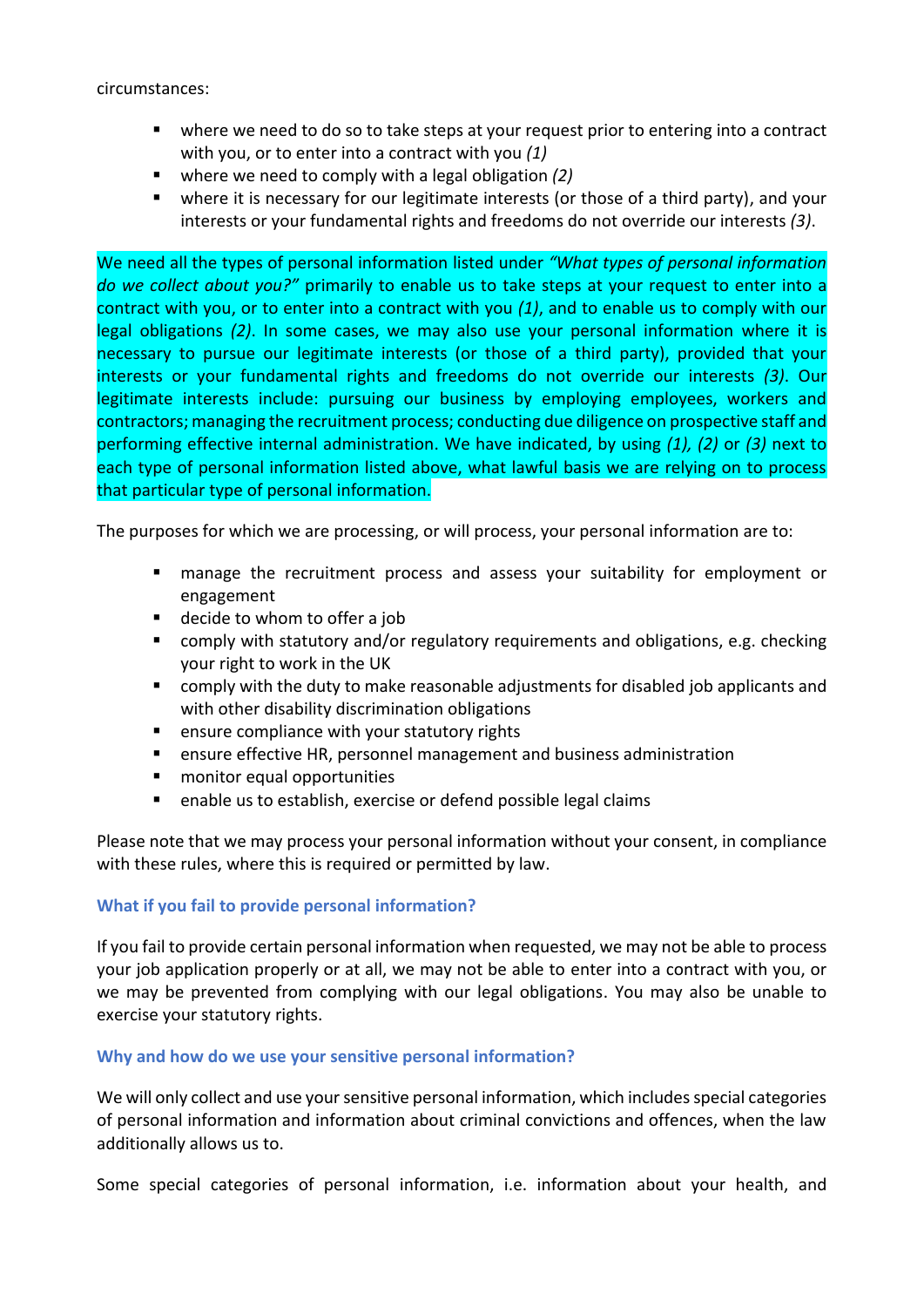information about criminal convictions and offences, is also processed so that we can perform or exercise our obligations or rights under employment law and in line with our data protection policy.

We may also process information about your health and information about any criminal convictions and offences where we have your explicit written consent. In this case, we will first provide you with full details of the personal information we would like and the reason we need it, so that you can properly consider whether you wish to consent or not. It is entirely your choice whether to consent. Your consent can be withdrawn at any time.

The purposes for which we are processing, or will process, health information and information about any criminal convictions and offences, are to:

- assess your suitability for employment or engagement
- comply with statutory and/or regulatory requirements and obligations, e.g. carrying out criminal record checks
- comply with the duty to make reasonable adjustments for disabled job applicants and with other disability discrimination obligations
- ensure compliance with your statutory rights
- ascertain your fitness to work
- ensure effective HR, personnel management and business administration
- monitor equal opportunities

Where the Company processes other special categories of personal information, i.e. information about your racial or ethnic origin, religious or philosophical beliefs and sexual orientation, this is done only for the purpose of equal opportunities monitoring in recruitment and in line with our data protection policy. Personal information that the Company uses for these purposes is either anonymised or is collected with your explicit written consent, which can be withdrawn at any time. It is entirely your choice whether to provide such personal information.

We may also occasionally use your special categories of personal information, and information about any criminal convictions and offences, where it is needed for the establishment, exercise or defence of legal claims.

## **Change of purpose**

We will only use your personal information for the purposes for which we collected it, i.e. for the recruitment exercise for which you have applied.

However, if your job application is unsuccessful, the Company may wish to keep your personal information on file for in case there are future suitable employment opportunities with us. We will ask for your consent before we keep your personal information on file for this purpose. Your consent can be withdrawn at any time.

## **Who has access to your personal information?**

Your personal information may be shared internally within the Company for the purposes of the recruitment exercise, including with members of the HR department, members of the recruitment team, managers in the department which has the vacancy and IT staff if access to your personal information is necessary for the performance of their roles.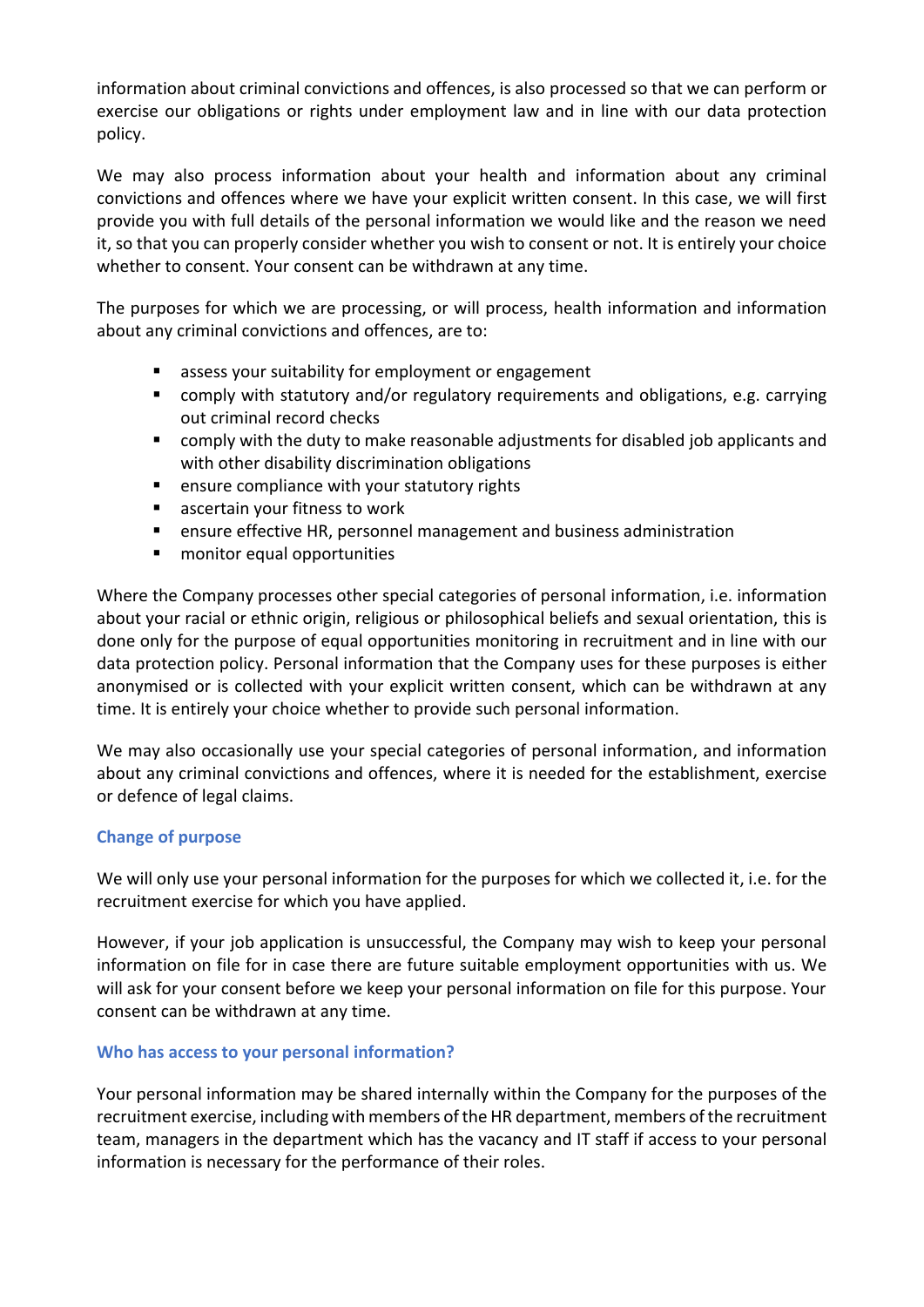The Company will not share your personal information with third parties during the recruitment process unless your job application is successful, and we make you an offer of employment or engagement. At that stage, we may also share your personal information with third parties (and their designated agents), including:

- external organisations for the purposes of conducting pre-employment reference and employment background checks
- the DBS, to obtain a criminal record check
- **former employers, to obtain references**
- **P** professional advisors, such as lawyers
- Grassroots HR Consultancy for the purposes of processing your offer of employment and contract of employment

We may also need to share your personal information with a regulator or to otherwise comply with the law.

We may share your personal information with third parties where it is necessary to steps at your request to enter into a contract with you, or to enter into a contract with you, where we need to comply with a legal obligation, or where it is necessary for our legitimate interests (or those of a third party).

## **How does the Company protect your personal information?**

The Company has put in place measures to protect the security of your personal information. It has internal policies, procedures and controls in place to try and prevent your personal information from being accidentally lost or destroyed, altered, disclosed or used or accessed in an unauthorised way. In addition, we limit access to your personal information to those employees, workers, agents, contractors and other third parties who have a business need to know in order to perform their job duties and responsibilities. You can obtain further information about these measures from our data compliance manager*.*

Where your personal information is shared with third parties, we require all third parties to take appropriate technical and organisational security measures to protect your personal information and to treat it subject to a duty of confidentiality and in accordance with data protection law. We only allow them to process your personal information for specified purposes and in accordance with our written instructions and we do not allow them to use your personal information for their own purposes.

The Company also has in place procedures to deal with a suspected data security breach and we will notify the Information Commissioner's Office (or any other applicable supervisory authority or regulator) and you of a suspected breach where we are legally required to do so.

## **For how long does the Company keep your personal information?**

The Company will only retain your personal information for as long as is necessary to fulfil the purposes for which it was collected and processed.

If your application for employment or engagement is unsuccessful, the Company will generally hold your personal information for six months after the end of the relevant recruitment exercise but this is subject to: (a) any minimum statutory or other legal, tax, health and safety, reporting or accounting requirements for particular data or records, and (b) the retention of some types of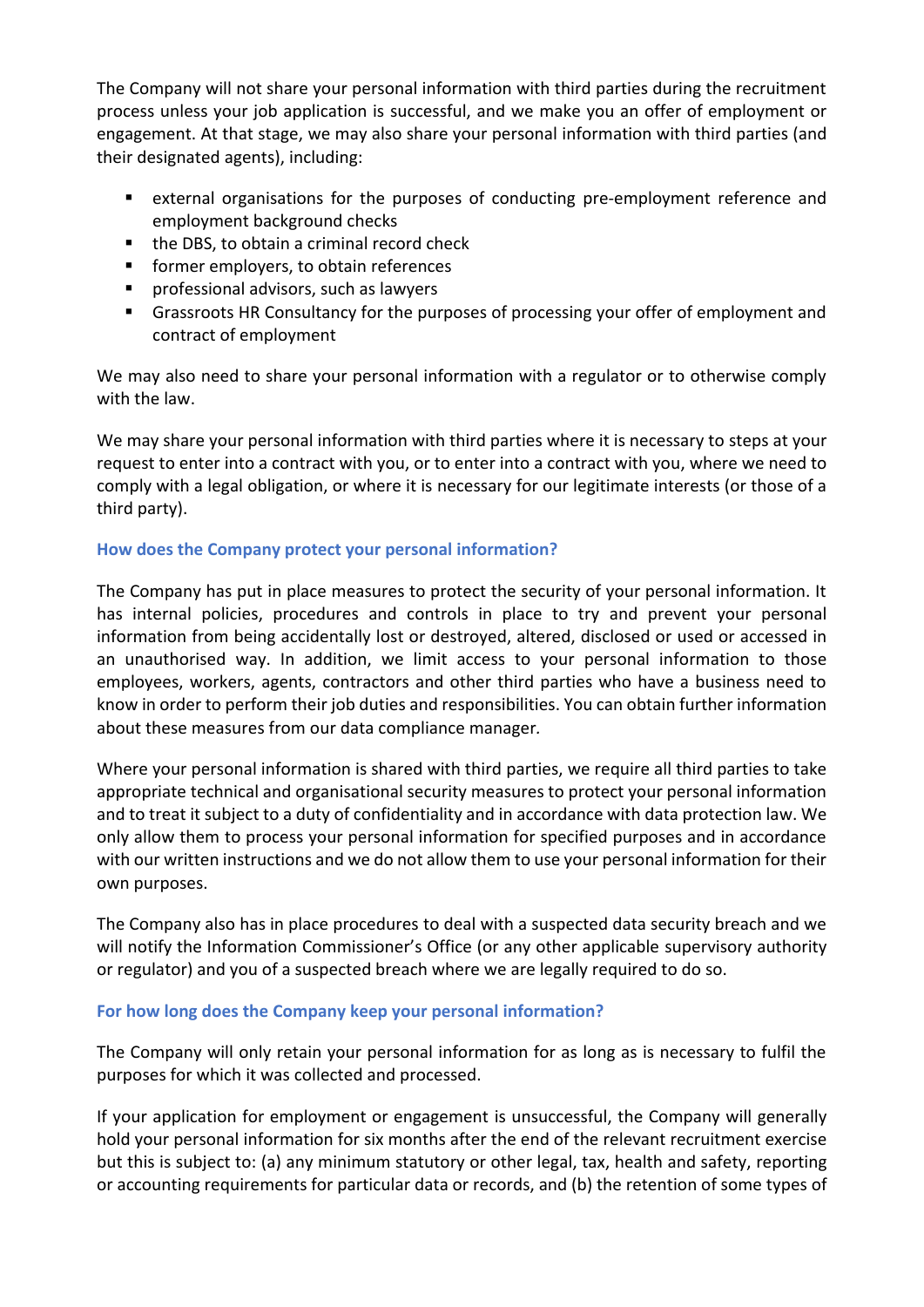personal information for up to six years to protect against legal risk, e.g. if they could be relevant to a possible legal claim in a tribunal, County Court or High Court. If you have consented to the Company keeping your personal information on file for in case there are future suitable employment opportunities with us, the Company will hold your personal information for a further six months after the end of the relevant recruitment exercise, or until you withdraw your consent if earlier.

If your application for employment or engagement is successful, personal information gathered during the recruitment process will be retained for the duration of your employment or engagement and in accordance with the privacy notice for employees, workers and contractors.

Personal information which is no longer to be retained will be securely and effectively destroyed or permanently erased from our IT systems and we will also require third parties to destroy or erase such personal information where applicable.

In some circumstances we may anonymise your personal information so that it no longer permits your identification. In this case, we may retain such information for a longer period.

# **Your rights in connection with your personal information**

As a data subject, you have a number of statutory rights. Subject to certain conditions, and in certain circumstances, you have the right to:

- request access to your personal information this is usually known as making a data subject access request and it enables you to receive a copy of the personal information we hold about you and to check that we are lawfully processing it
- **•** request rectification of your personal information this enables you to have any inaccurate or incomplete personal information we hold about you corrected
- request the erasure of your personal information this enables you to ask us to delete or remove your personal information where there's no compelling reason for its continued processing, e.g. it's no longer necessary in relation to the purpose for which it was originally collected
- restrict the processing of your personal information this enables you to ask us to suspend the processing of your personal information, e.g. if you contest its accuracy and so want us to verify its accuracy
- object to the processing of your personal information this enables you to ask us to stop processing your personal information where we are relying on the legitimate interests of the business as our legal basis for processing and there is something relating to your particular situation which makes you decide to object to processing on this ground
- data portability this gives you the right to request the transfer of your personal information to another party so that you can reuse it across different services for your own purposes.

If you wish to exercise any of these rights, please contact our data compliance manager. We may need to request specific information from you in order to verify your identity and check your right to access the personal information or to exercise any of your other rights. This is a security measure to ensure that your personal information is not disclosed to any person who has no right to receive it.

In the limited circumstances where you have provided your consent to the processing of your